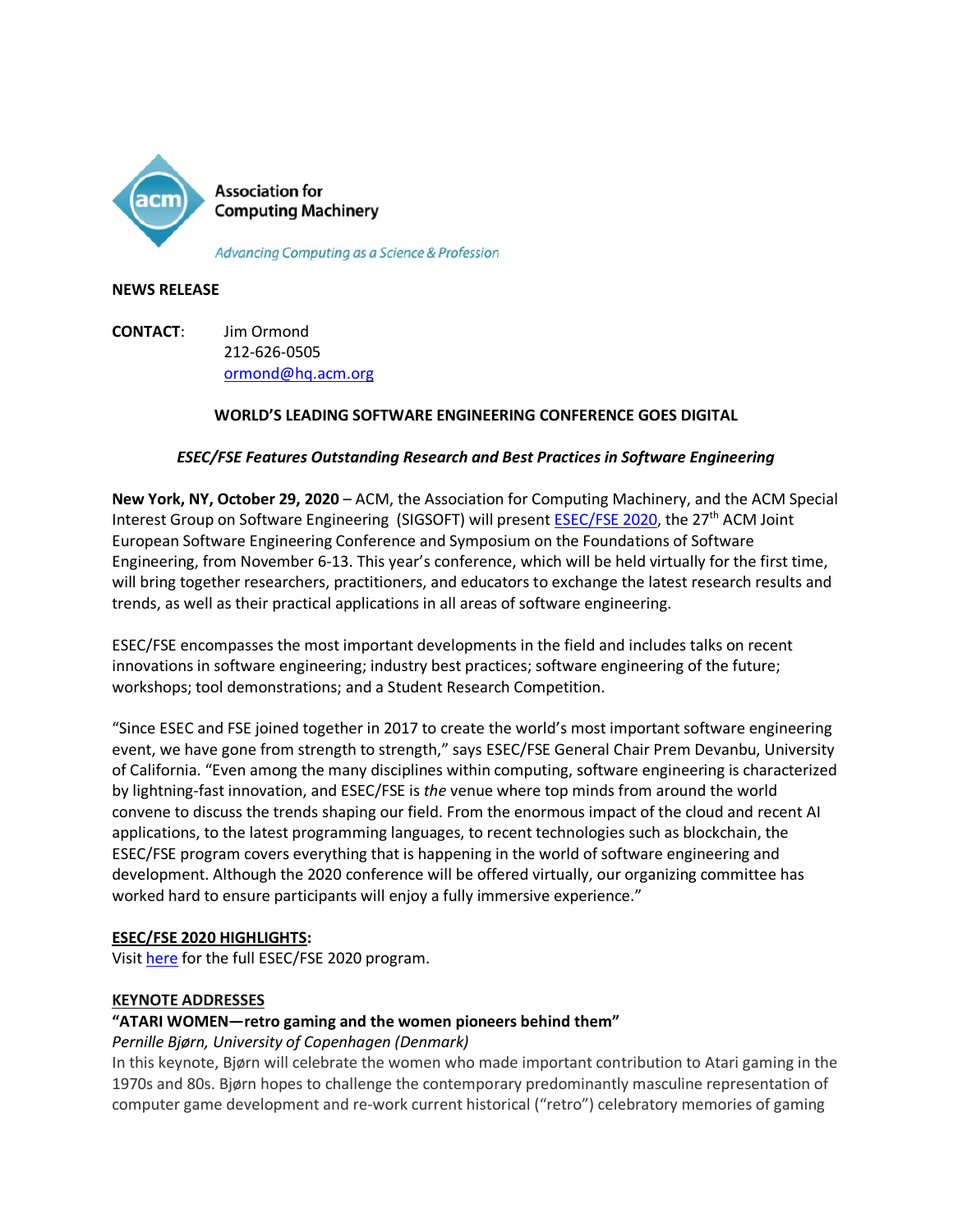to include hidden stories about women's contributions. Bjørn and her collaborators identified 29 CISand trans-women who made important contributions to Atari, and 13 of these women shared their stories.

#### **"Real world approaches to human-computer collaboration"**

## *Mira Lane, Microsoft*

In her talk, Lane will argue that, as technologies begin to closely replicate aspects of creative human output, we must consider the evolution of our relationship to technology. She maintains that new technologies alter our interactions with one other, they have the potential to empower and rapidly turn our ideas into reality, and yet… we all know that we must tread intentionally in this new era. Lane will pose the questions: "Should we aim for more ambitious relationships between computers and ourselves?" and "What does responsible innovation mean in an increasingly complex and interconnected world?"

# **"The Diversity and Inclusion Imperative for Software Engineering"**

# *Fatima Kardar, Microsoft*

In this talk, Fatima Kardar, a General Manager and Chief Technical Advisor to Microsoft's Chief Technology Officer Kevin Scott, will address why diversity and inclusion initiatives are essential actions for the technology industry and share examples of what Microsoft is doing to change its culture to make it real.

## **ACM SIGSOFT TEST OF TIME AWARD**

# **"FUSION: a framework for engineering self-tuning, self-adaptive software systems"**

#### *Ahmed M. Elkhodary, Naeem Esfahani, Sam Malek, George Mason University*

Self-adaptive software systems are capable of adjusting their behavior at run-time to achieve certain objectives. Such systems typically employ analytical models specified at design-time to assess their characteristics at run-time and make the appropriate adaptation decisions. However, prior to system's deployment, engineers often cannot foresee the changes in the environment, requirements, and system's operational profile. Therefore, any analytical model used in this setting relies on underlying assumptions that if not held at run-time make the analysis and hence the adaptation decisions inaccurate. The authors present and evaluate FeatUre-oriented Self-adaptatION (FUSION) framework, which aims to solve this problem by learning the impact of adaptation decisions on the system's goals.

#### **RESEARCH PAPERS (partial list)**

#### For a full list of research papers, [visit here](https://2020.esec-fse.org/track/fse-2020-papers?track=ESEC%2FFSE%20Research%20Papers)**.**

#### **"A Comprehensive Study on Challenges in Deploying Deep Learning Based Software"**

*Zhenpeng Chen, Yanbin Cao, Yuanqiang Liu, Tao Xie, Xuanzhe Liu, Peking University; Haoyu Wang, Beijing University of Posts and Communications*

Deep learning (DL) becomes increasingly pervasive, being used in a wide range of software applications. This paper presents a comprehensive study on understanding challenges in deploying DL software. The authors mine and analyze 3,023 relevant posts from Stack Overflow, a popular Q&A website for developers, and show the increasing popularity and high difficulty of DL software deployment among developers.

## **"On the Relationship between Design Discussions and Design Quality: A Case Study of Apache Projects"**

*Umme Ayda Mannan, Carlos Jensen, Anita Sarma, Oregon State University; Iftekhar Ahmed, University of California at Irvine*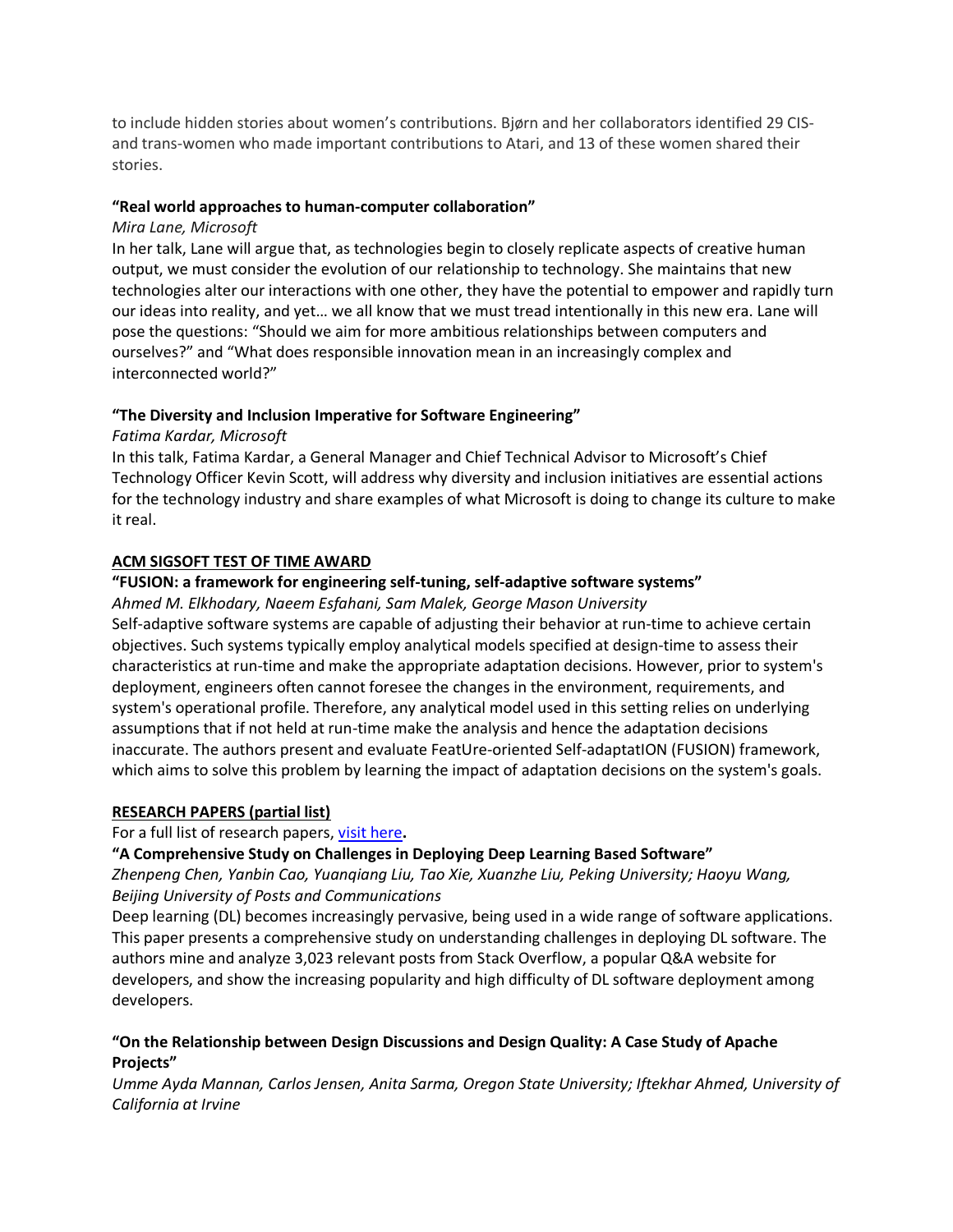Open design discussion is a primary mechanism through which open source projects debate, make and document design decisions. However, there are open questions regarding how design discussions are conducted and what effect they have on the design quality of projects. The authors examine 37 Apache projects and their design discussions, the project's design quality evolution, and the relationship between design discussion and design quality.

#### **"Robotics Software Engineering: A Perspective from the Service Robotics Domain"**

*Sergio García, Thorsten Berger, Patrizio Pelliccione, University of Gothenburg (Sweden); Daniel Strüber, Radboud University (The Netherlands); Davide Brugali, University of Bergamo (Italy)* Robots that support humans by performing useful tasks (a.k.a., service robots) are booming worldwide. The authors conducted 18 semi-structured interviews with industrial practitioners working in 15 companies from 9 different countries and a survey with 156 respondents from 26 countries from the robotics domain. Their results provide a comprehensive picture of (i) the practices applied by robotics industrial and academic practitioners, including processes, paradigms, languages, tools, frameworks, and reuse practices, (ii) the distinguishing characteristics of robotics software engineering, and (iii) recurrent challenges usually faced, together with adopted solutions.

## **INDUSTRY TRACK PAPERS (partial list)**

For a full list of industry papers, [visit here.](https://2020.esec-fse.org/track/esecfse-2020-industry-papers?track=ESEC%2FFSE%20Industry%20Papers)

# **"A First Look at the Integration of Machine Learning Models in Complex Autonomous Driving Systems: A Case Study on Apollo"**

# *Pengzi, Jinqiu Yang, Tse-Hsun (Peter) Chen, Concordia University (Canada); Lei Ma, Kyushu University (Japan)*

Autonomous Driving System (ADS) is one of the most promising and valuable large-scale machine learning (ML) powered systems. The authors conduct an in-depth case study on Apollo, which is one of the state-of-the-art ADS, widely adopted by major automakers worldwide. In particular, the authors study the Apollo source code and present the underlying ML model system architecture. The authors present their findings on how the ML models interact with each other, and how the ML models are integrated with code logic to form a complex system.

# **"Online Sports Betting through the Prism of Software Engineering"**

# *Gvozden Marinkovic, PlusPlus NT (Serbia); Nikola Lukic, University of Southern California; Nenad Medvidović, University of Southern California*

Online sports betting is a \$50B industry that is heavily driven by software. The domain imposes significant demands on developers: the resulting solutions are large, complex, distributed, concurrent software systems with strict availability, real-time performance, scalability, reliability, and security requirements. In this paper, the authors describe their experience with EmpireBet, a family of online sports betting platforms built and deployed over the past 15 years.

# **"Establishing Key Performance Indicators for Measuring Software-Development Processes at a Large Organization"**

*Cem Sürücü, Volkswagen Financial Services, University of Magdeburg (Germany); Bianying Song, Volkswagen Financial Services; Jacob Krüger, Gunter Saake, University of Magdeburg; Thomas Leich, Harz University of Applied Sciences (Germany)* 

Developing software systems in large organizations requires the cooperation of various organizational units and stakeholders. In this paper, the authors give a report of their experiences of introducing new key performance indicators for software-development processes at Volkswagen Financial Services AG, a large organization in the financial sector. They describe i) their methodology; ii) how they customized